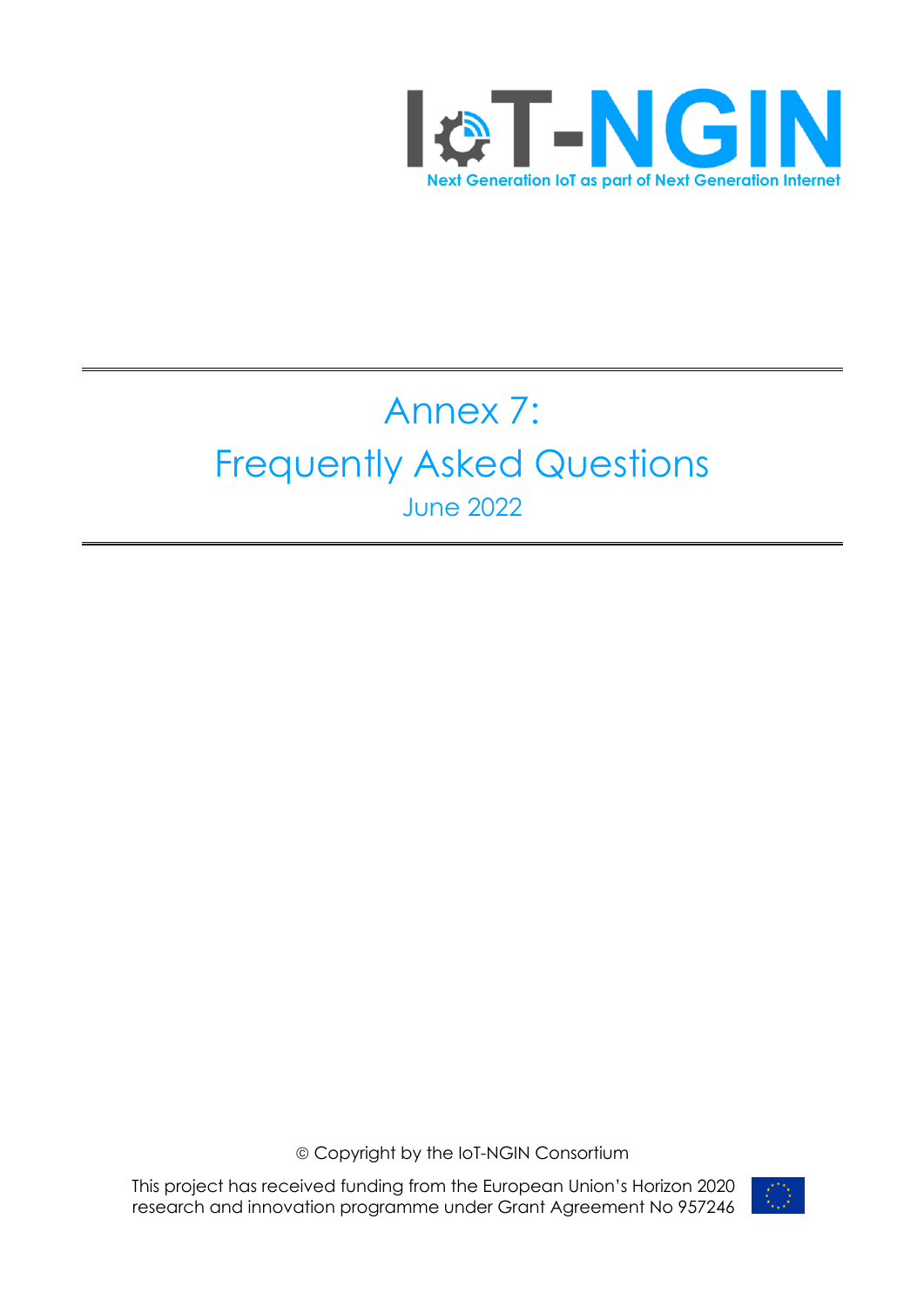#### **Disclaimer**

This document may contain material that is copyright of certain IoT-NGIN beneficiaries and may not be reproduced or copied without permission. All IoT-NGIN partners have agreed to the full publication of this document. The commercial use of any information contained in this document may require a license from the proprietor of that information.

The IoT-NGIN Consortium is the following:

| <b>IoT-NGIN Consortium</b>          |                                                     |                      |              |  |
|-------------------------------------|-----------------------------------------------------|----------------------|--------------|--|
| <b>Participant</b><br><b>Number</b> | <b>Participant organisation name</b>                | <b>Short</b><br>name | Country      |  |
|                                     | Capgemini Technology Services                       | CAP                  | France       |  |
| $\overline{2}$                      | Atos Spain S.A.                                     | <b>ATOS</b>          | Spain        |  |
| 3                                   | <b>ERICSSON GmbH</b>                                | <b>EDD</b>           | Germany      |  |
| $\overline{4}$                      | ABB Oy                                              | ABB                  | Finland      |  |
| 5                                   | <b>INTRASOFT International S.A.</b>                 | <b>INTRA</b>         | Luxemburg    |  |
| 6                                   | Engineering-Ingegneria Informatica SPA              | <b>ENG</b>           | <b>Italy</b> |  |
| 7                                   | Robert Bosch Espana Fabrica Aranjuez SA             | <b>BOSCHN</b>        | Spain        |  |
| 8                                   | ASM Terni SpA                                       | <b>ASM</b>           | <b>Italy</b> |  |
| 9                                   | Forum Virium Helsinki                               | <b>FVH</b>           | Finland      |  |
| 10                                  | Optimum Technologies Pilroforikis S.A.              | OPT                  | Greece       |  |
| 11                                  | eBOS Technologies Ltd                               | <b>EBOS</b>          | Cyprus       |  |
| 12                                  | Privanova SAS                                       | PRI                  | France       |  |
| 13                                  | Synelixis Solutions S.A.                            | SYN                  | Greece       |  |
| 14                                  | <b>CUMUCORE Oy</b>                                  | <b>CMC</b>           | Finland      |  |
| 15                                  | Emotion s.r.l.                                      | <b>EMOT</b>          | <b>Italy</b> |  |
| 16                                  | AALTO-Korkeakoulusaatio                             | <b>AALTO</b>         | Finland      |  |
| 17                                  | i2CAT Foundation                                    | I2CAT                | Spain        |  |
| 18                                  | Rheinisch-Westfälische Technische Hochschule Aachen | <b>RWTH</b>          | Germany      |  |
| 19                                  | Sorbonne Université                                 | SU                   | France       |  |

The information in this document is provided "as is" and no guarantee or warranty is given that the information is fit for any particular purpose. The user thereof uses the information at its sole risk and liability. Moreover, it is clearly stated that the IoT-NGIN consortium reserves the right to update, amend or modify any part, section or detail of the document at any point in time without prior information.

The IoT-NGIN project, co-funded from the European Union's Horizon 2020 research and innovation programme under grant agreement No 957246, foresees as an eligible activity the provision of financial support to third parties, as a mean to achieve its own objectives.

### **LEGAL NOTICE**

The information and views set out in this application form are those of the author(s) and do not necessarily reflect the official opinion of the European Union. Neither the European Union institutions and bodies nor any person acting on their behalf may be held responsible for the use which may be made of the information contained therein.

Funding Scheme: Research & Innovation Action (RIA) ● Theme: H2020- ICT-56-2020 Start date of project: 01 October 2020 ● Duration: 36 months

© IoT-NGIN Consortium, 2020 Reproduction is authorised provided the source is acknowledged.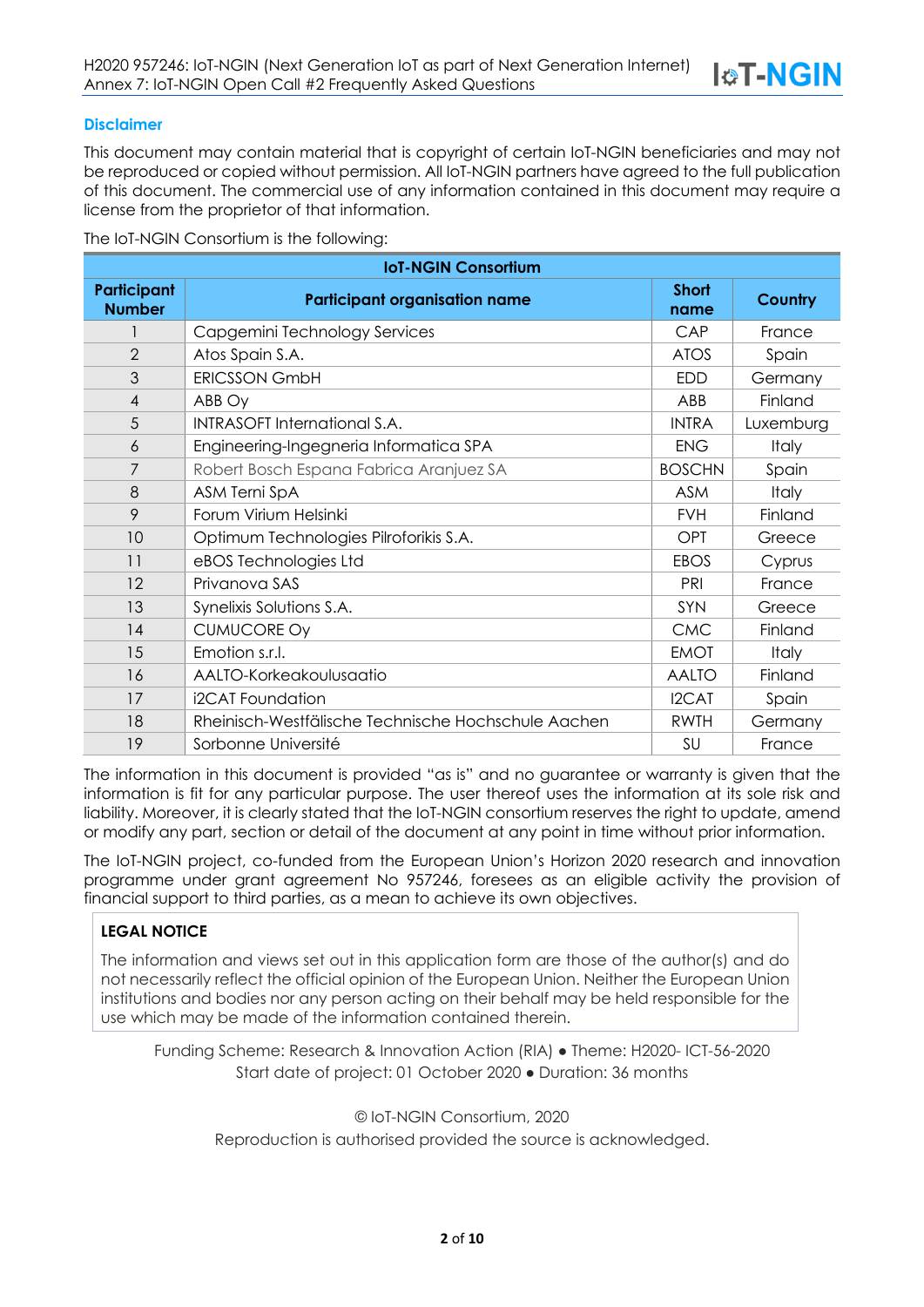## Table of contents

| 1              |                                                                   |                                                                                                                                                                                                                                                                                                                                                                                                                                              |  |
|----------------|-------------------------------------------------------------------|----------------------------------------------------------------------------------------------------------------------------------------------------------------------------------------------------------------------------------------------------------------------------------------------------------------------------------------------------------------------------------------------------------------------------------------------|--|
| $\overline{2}$ | 2.1<br>$2.2\phantom{0}$<br>2.3<br>2.4<br>2.5<br>2.6<br>2.7<br>2.8 | The foreseen costs of my proposal is over $\epsilon$ 150.000. I am eligible? $\Sigma \varphi d\lambda \mu d!$ $\Delta \epsilon v$ $\epsilon \chi \epsilon$<br>οριστεί σελιδοδείκτης.                                                                                                                                                                                                                                                         |  |
|                | 2.9                                                               | I represent an SME/start-up, which does not have a valid VAT number or PIC number.<br>2.10 I had issues with my internet connection and was not able to submit my proposal by                                                                                                                                                                                                                                                                |  |
| 3              | 3.1<br>3.3<br>3.4<br>3.5<br>3.6<br>3.7<br>3.8                     | 3.2 I am not very fluent in English. Can I submit the proposal in another official European<br>What documentation should I include and submit with my proposal?<br>I have an idea on IoT technology that is not related to IoT-NGIN. How will my proposal<br>My proposal scored maximum points (10) on three criterion and four points on another.<br>I believe there was an error in the evaluation of my proposal. Can I request for a re- |  |
| $\overline{4}$ | 4.1<br>4.3                                                        | I received notification that my proposal was awarded. Do I automatically start                                                                                                                                                                                                                                                                                                                                                               |  |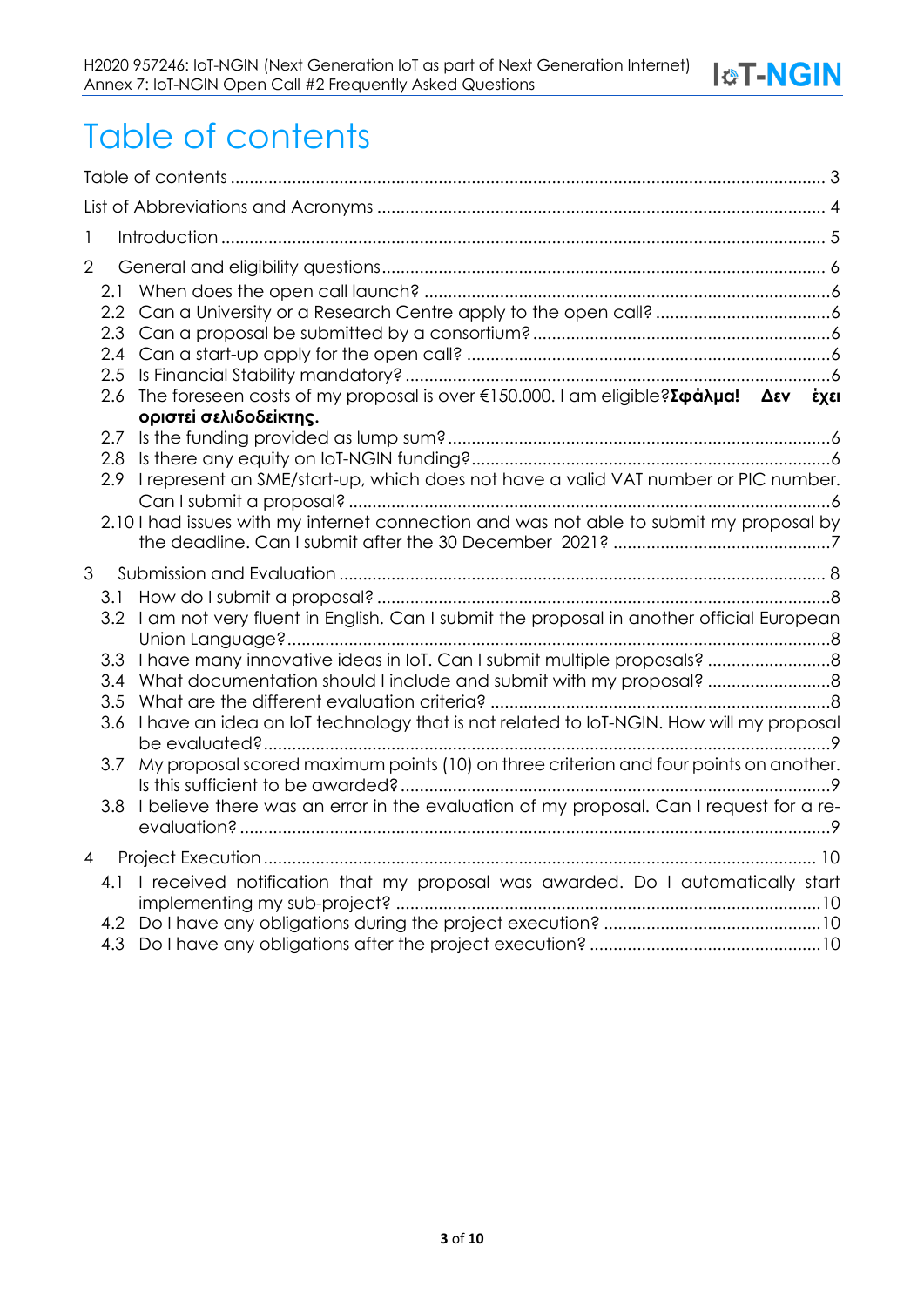**I&T-NGIN** 

# List of Abbreviations and Acronyms

| <b>AGV</b>  | <b>Automated Guided Vehicles</b>                         |  |
|-------------|----------------------------------------------------------|--|
| <b>AGLV</b> | <b>Automated Guided Land Vehicles</b>                    |  |
| AR          | <b>Augmented Reality</b>                                 |  |
| AWU         | Annual Work Unit                                         |  |
| <b>CET</b>  | Central European Time                                    |  |
| DLT         | Distributed Ledger Technology                            |  |
| DT          | Digital Twin                                             |  |
| EC          | <b>European Commission</b>                               |  |
| EU          | European Union                                           |  |
| <b>KPI</b>  | Key performance Indicator                                |  |
| GDP         | <b>Gross Domestic Product</b>                            |  |
| M2M         | Machine to Machine                                       |  |
| <b>MCM</b>  | <b>Machine Cloud Machine</b>                             |  |
| ML          | Machine Learning                                         |  |
| <b>NGI</b>  | <b>Next Generation Internet</b>                          |  |
| <b>RTD</b>  | Research and Technological Development                   |  |
| <b>SME</b>  | Small and Medium-sized enterprises (including start-ups) |  |
| <b>TRL</b>  | <b>Technology Readiness Level</b>                        |  |
| <b>VAT</b>  | Value Added Tax                                          |  |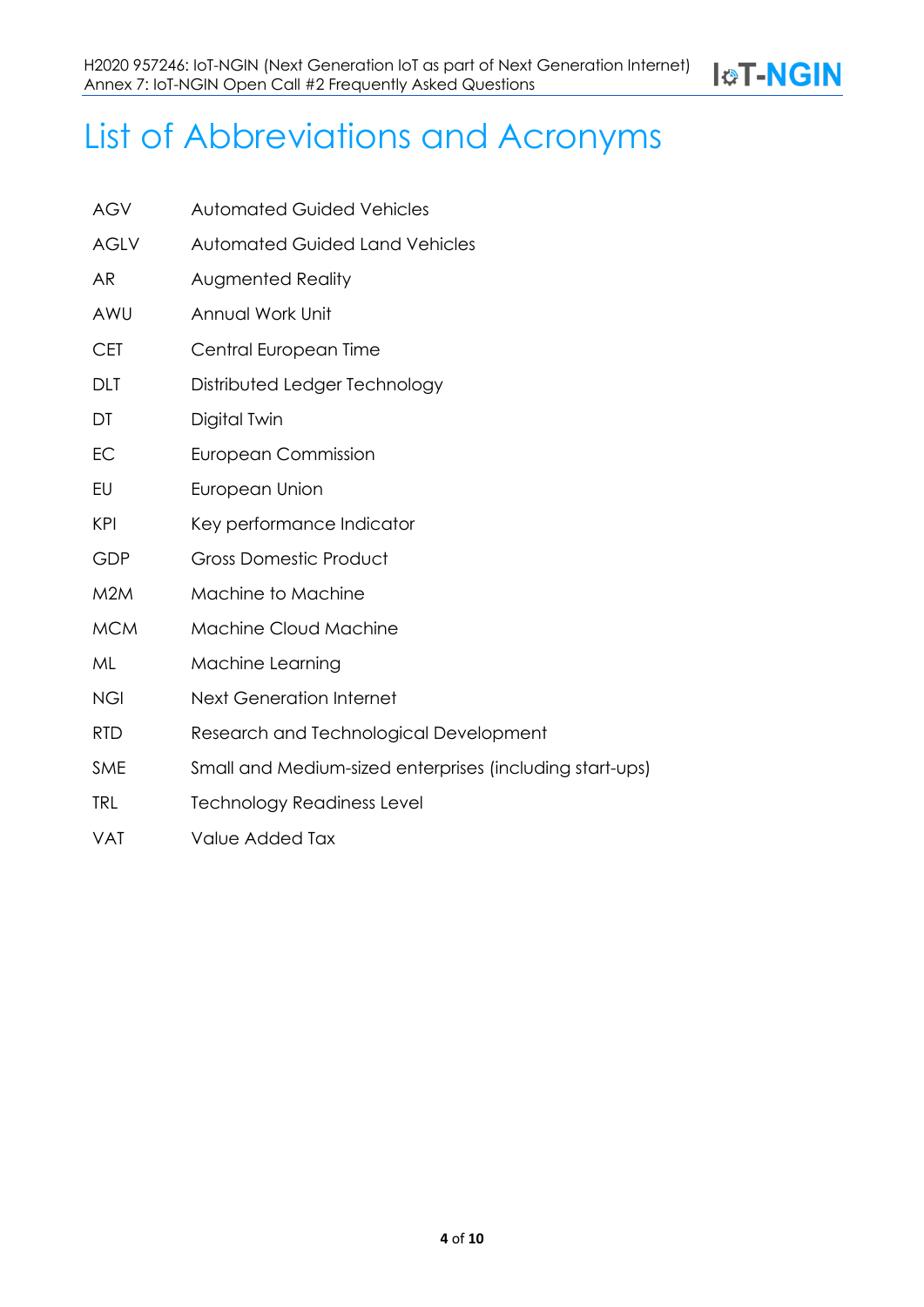

## 1 Introduction

The objective of this Frequently Asked Questions (FAQ) document is to provide to the IoT-NGIN Open Call #2 potential applicants with answers and complementary information to some of the possible questions that may arise when preparing a proposal.

Although this document provides summary information to the listed questions, applicants are advised to consult all annexes for detailed information.

This FAQ document is a living document and may be regularly updated with questions and answers that emerge while the open call is running.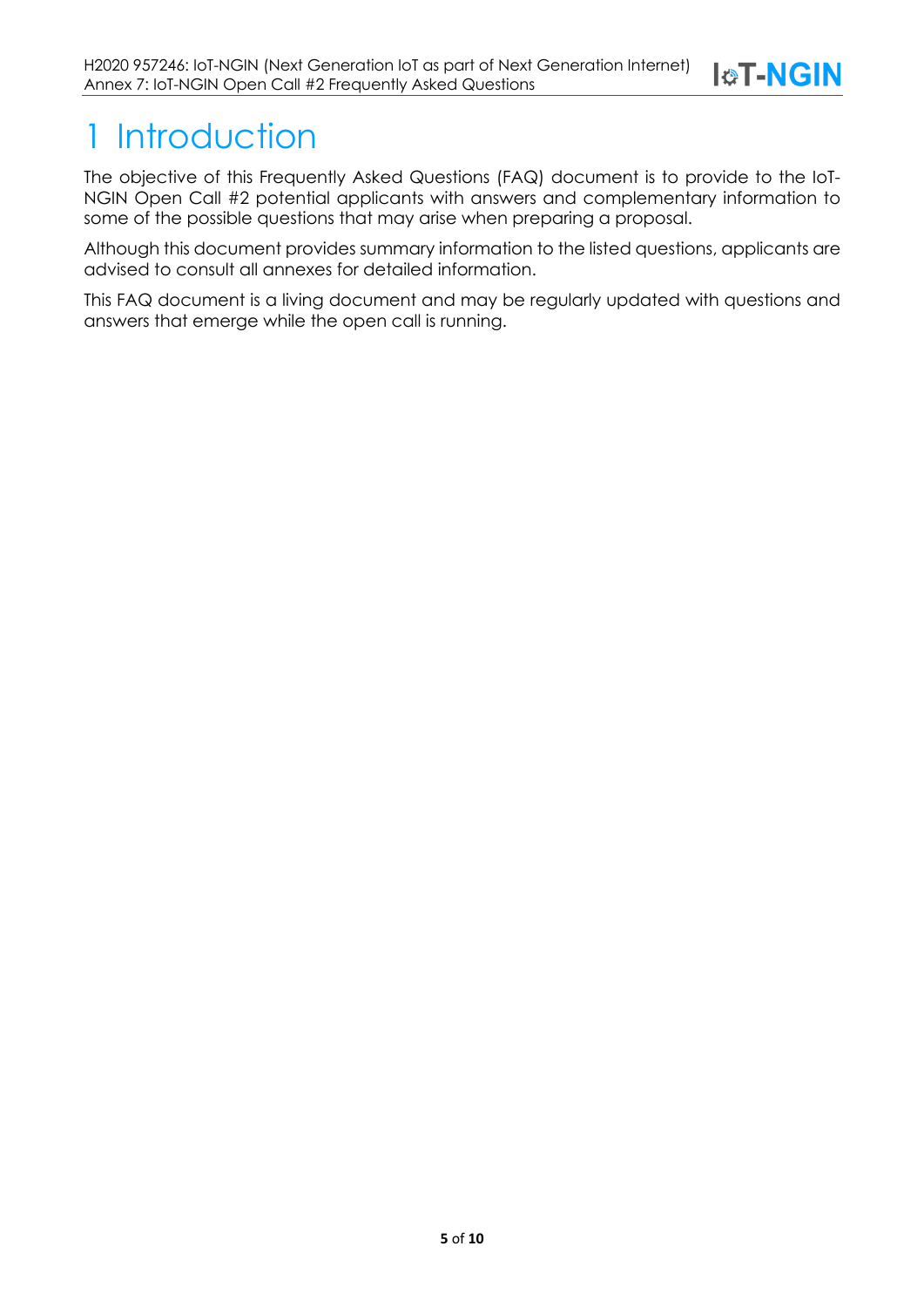**I&T-NGIN** 

## 2 General and eligibility questions

### 2.1 When does the open call launch?

The IoT-NGIN Open Call #1 is announced on 1<sup>st</sup> June 2022 and is open for applications from 1st of July 2022 till 30<sup>th</sup> of September 2022 at 17:00 CEST (Brussels time).

### 2.2 Can a University or a Research Centre apply to the open call?

No. The open call is limited to technological SMEs. The applicants of IoT-NGIN Open Call #2 should be IoT application developing SMEs.

### 2.3 Can a proposal be submitted by a consortium?

No. All proposals must be submitted by a single SME. Any proposal with more than one entity will not be eligible.

### 2.4 Can a start-up apply for the open call?

A start-up may apply for the open call given that comply with the financial capacity assessment criterion.

### 2.5 Is Financial Stability mandatory?

Yes. Any entity SME or start-up should sign and submit the Annex 5: SME Financial Stability Declaration properly completed and signed, showcasing the SME financial stability and capacity.1

### 2.6 Is the funding provided as lump sum?

Yes. The selected applicants will receive vouchers as the successfully complete each phase or sub-phase.

### 2.7 Is there any equity on IoT-NGIN funding?

No. The funds to the selected applicants come directly from the funds of the European Project IoT-NGIN, which is funded itself by the Directorate-General for Communications Networks, Content and Technology, and remain therefore, property of the EU until the payment of the balance, whose management rights have been transferred to the IoT-NGIN project coordinator via European Commission Grant Agreement Number 957246.

### 2.8 I represent an SME/start-up, which does not have a valid VAT number or PIC number. Can I submit a proposal?

The European Commission Participant Identification Code (PIC) is quite easily issued<sup>2</sup> and it is mandatory for submitting a proposal. For administrative issues, the VAT is mandatory for signing the sub-project contract with the IoT-NGIN project coordinator.

<sup>1</sup> Please refer to https://ec.europa.eu/research/participants/docs/h2020-funding-

guide/grants/applying-for-funding/register-an-organisation/financial-capacity-check\_en.htm

<sup>2</sup> https://ec.europa.eu/info/funding-tenders/opportunities/portal/screen/how-to-

participate/participant-register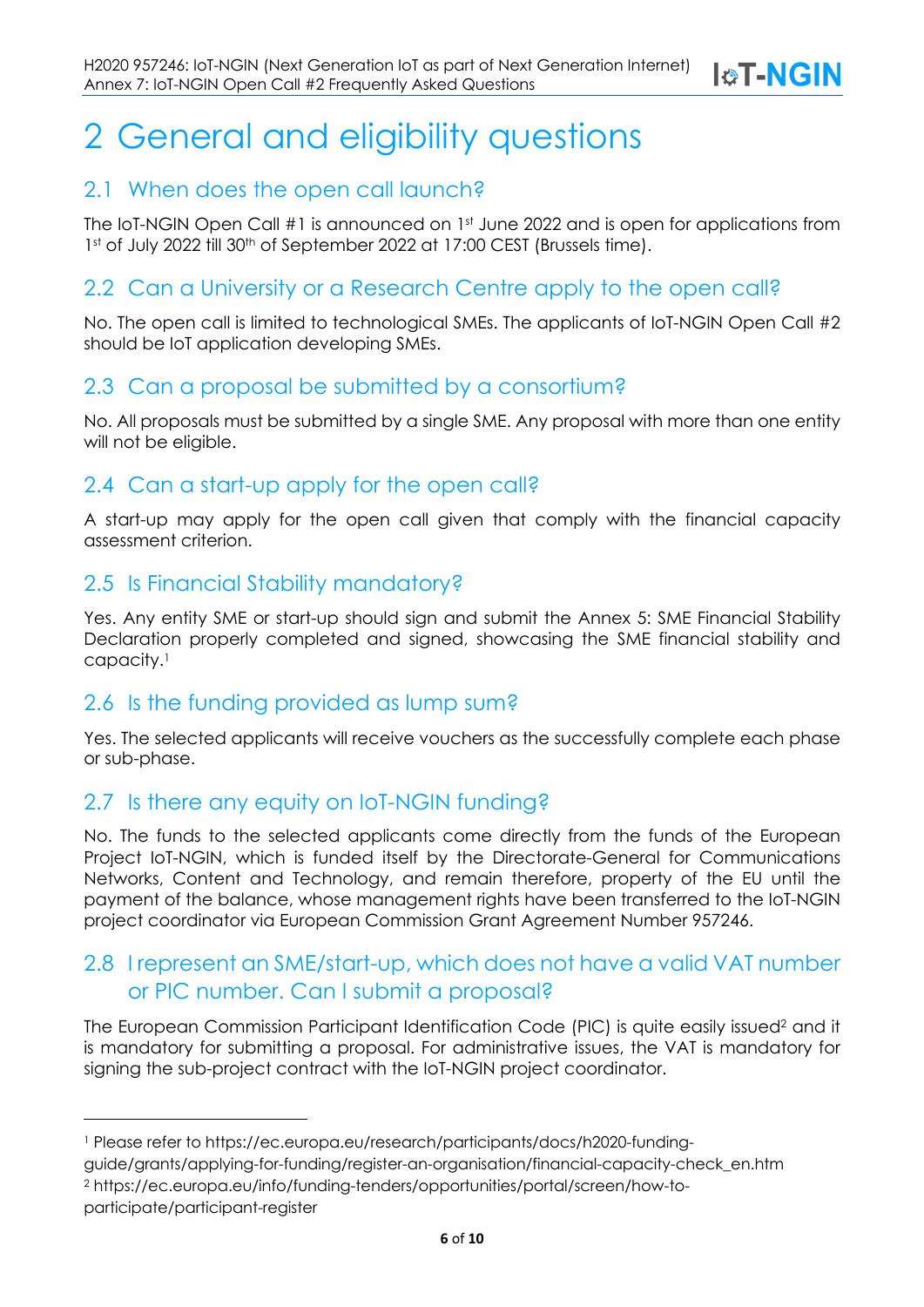### 2.9 I had issues with my internet connection and was not able to submit my proposal by the deadline. Can I submit after the 30 September 2022?

No. The deadline for proposals is 30 September 2022 at 17:00 CEST (Brussels time). No extensions will be granted for any reason, unless a significant problem is identified related to the F6S platform that is unrelated to the applicant. If you experience problems with the F6S platform, report your problem to support@f6s.com. It is highly recommended that you submit your proposal well before 30 September 2022.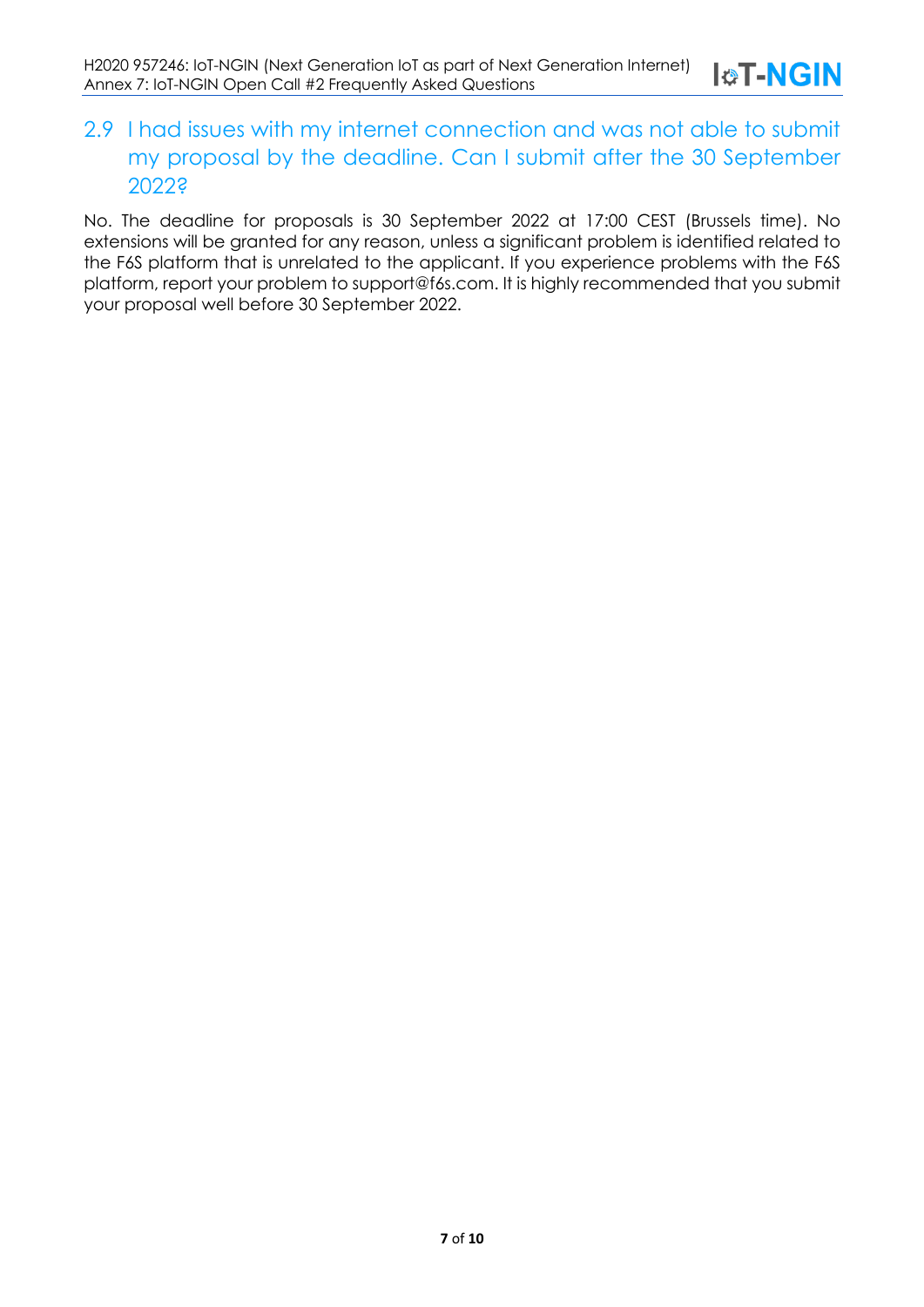## **I&T-NGIN**

## 3 Submission and Evaluation

### 3.1 How do I submit a proposal?

To submit a proposal, you must be registered on F6S (www.f6s.com) and then complete the relevant on-line form accompanied with all required Annexes.

## 3.2 I am not very fluent in English. Can I submit the proposal in another official European Union Language?

No. For transparency reasons all proposals must be written in the English language. Yet, the language capacity is not an evaluation criterion, given that the proposal is readable, and the experts are able to clearly understand the content of the proposal

### 3.3 I have many innovative ideas in IoT. Can I submit multiple proposals?

No. Each applicant may submit only one (1) proposal. Multiple submissions is a disqualify factor. In case an entity submits more than one proposal, all proposals that they have submitted will be automatically excluded from the evaluation process. Moreover, it is considered as Conflict of Interest and the relevant proposals will be automatically considered not eligible, in case an individual participates, controls, submits or is associated in any way with more than one proposals. Please check thoroughly the eligibility criteria of Annex 2: "Guide for Applicants".

### 3.4 What documentation should I include and submit with my proposal?

All documentation must be included as part of the proposal that must be submitted using the IoT-NGIN – Open Call #1 F6S page.

It is mandatory to correctly complete and upload

- (1) a signed version of Annex 4. IoT-NGIN Open Call #2 Declaration of Honour
- (2) a signed version of Annex 5. IoT-NGIN Open Call #2 SME Financial Stability.
- (3) A well completed version of Annex 3.1 IoT-NGIN Open Call #2 Proposal Supplement. Please respect the formatting rules and page limit as identified in the template.

All annexes must be uploaded in PDF format.

### 3.5 What are the different evaluation criteria?

All proposals will be evaluated against four criteria, namely:

- Criterion 1: Concept and Innovation
- Criterion 2: Technology
- Criterion 3: Impact
- Criterion 4: Applicant Entity/Team

Please refer to Annex 2: "Guide for Applicants" Chapter 4 for more details.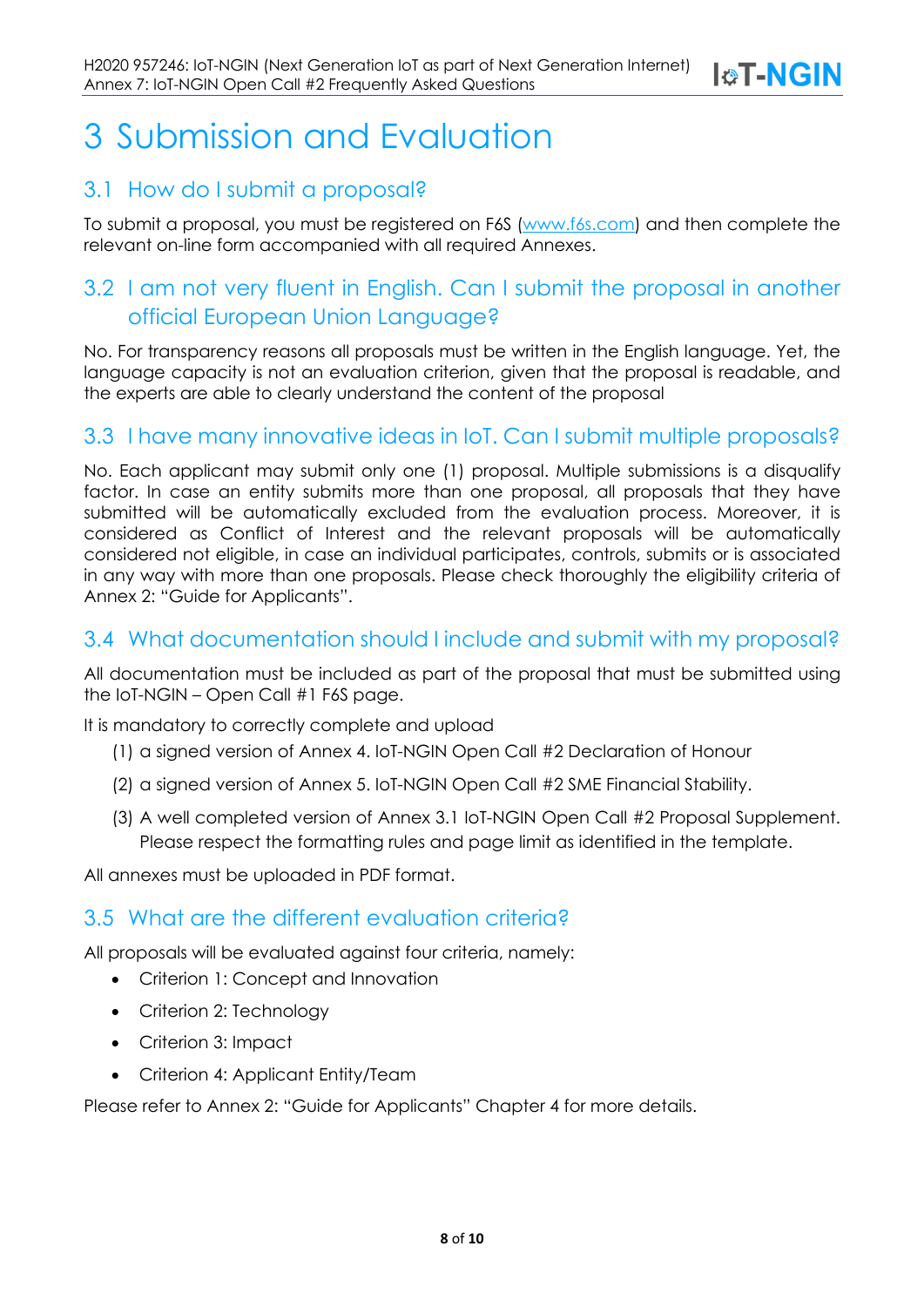### 3.6 I have an idea on IoT technology that is not related to IoT-NGIN. How will my proposal be evaluated?

The IoT-NGIN has a quite broad scope. Yet, it is open to further innovative ideas and technologies on the IoT domain given that a) it is feasible to implement, integrate, test and validate that idea within the IoT-NGIN project lifetime, b) whatever is implemented within the IoT-NGIN is provided as Open Source and c) there are no security, dual use or ethical issues associated with the proposal.

### 3.7 My proposal scored maximum points (10) on three criterion and four points on another. Is this sufficient to be awarded?

No. The threshold for each criterion is six (6), while the overall score threshold will be twentysix (26). That means if a proposal receives less than 6 in one criterion or less than 26 overall score it is automatically rejected.

### 3.8 I believe there was an error in the evaluation of my proposal. Can I request for a re-evaluation?

Yes. You can request for a re-evaluation on items solely related to the evaluation or eligibility verification process. A re-evaluation will only be implemented if there is evidence of a shortcoming that affects the final decision of the proposal. This means, for example, that a problem relating to one evaluation criterion will not lead to a re-evaluation if a proposal has failed on another criterion. Please refer to Annex 2: "Guide for Applicants" Chapter 4.2.5 for more details.